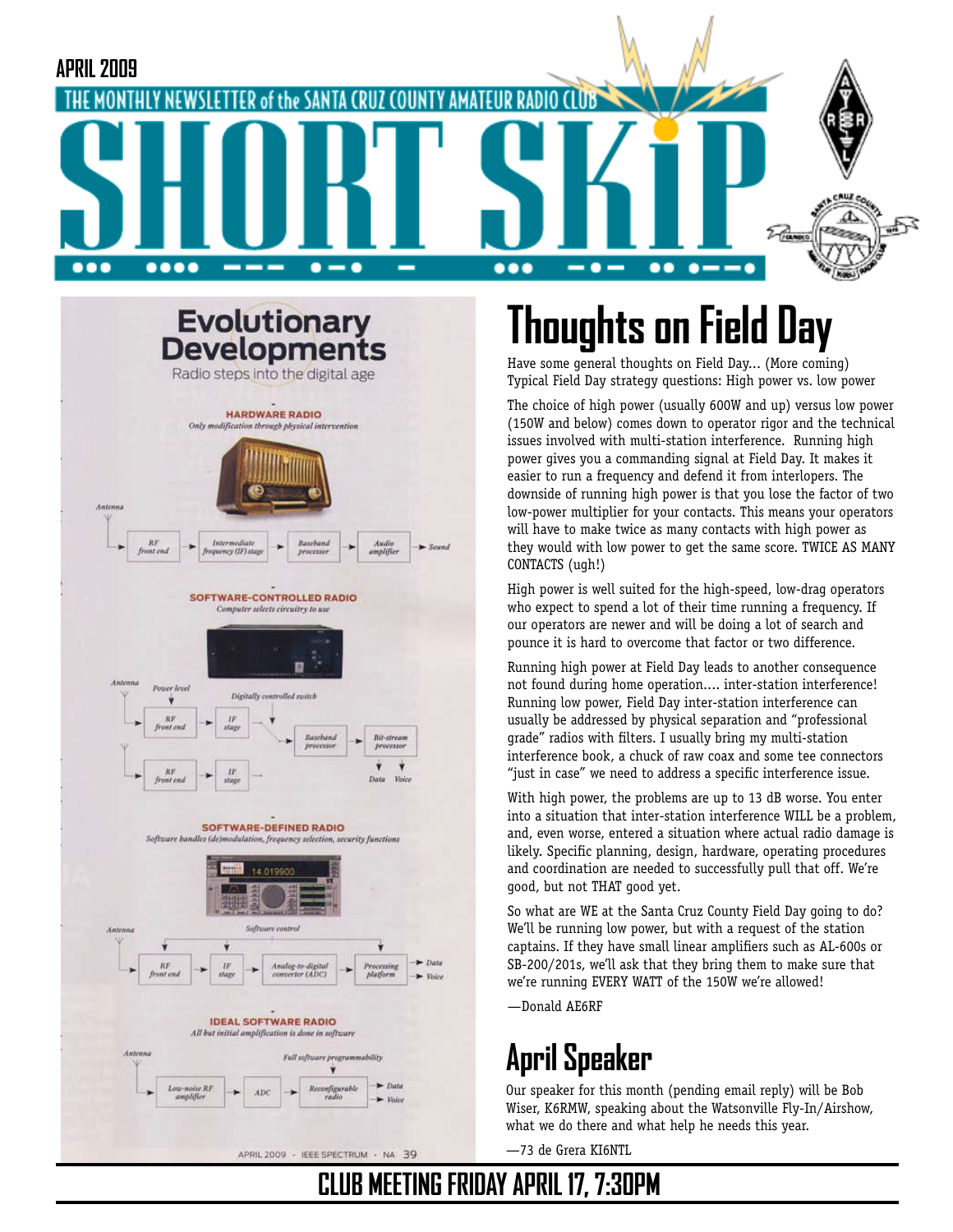## **Volunteers Wanted!**

Our local ARES group provides communications support for a number of public service events and we would love your help. You can find our schedule at http://www. ares.santa-cruz.ca.us/events.html. Many of the listed events have links to the event organizer's websites, as well as contact information for volunteering. Working public service events is a superb opportunity for learning and enhancing your net operations and message handling skills. While this is especially true for new hams, it is also good practice for veteran hams. We get the chance to improve our skills and the organizers of the events really do appreciate the capabilities we are able to provide. It is a win-win proposition, so please check out the schedule, pick an event (or two), and join us!

—73, Jerry Inman, AE6I

Emergency Coordinator - Santa Cruz ARRL Amateur Radio Emergency Service 831-334-4086 ae6i@live.com

## **Field Day Tee Shirts**

Rich, KE1B, has volunteered to coordinate Field Day polo-shirts.

These would be our own custom polo-shirts not the ARRL Field Day tee-shirts.

If interested, contact ke1b@richseifert.com .

## **Flea Market**

- • Livermore SWAP: Robertson Park, Livermore 1st Sunday of the month, March through
- November • ASVARO Electronics Flea Market: De
- Anza College, Cupertino 2nd Saturday of the month, March through October

# **Tech/General License**

I would like to know if their are hams that would like to help with a Tech/General class at Santa Cruz Harbor ether May or in the Fall. We would need 3-6 hams to help with the class. Most likely it could be on a Saturday, 1300-1600 hrs for about 4 weeks.

—Peter KE6RAX

## **The ICQ Amateur / Ham Radio Podcast**

There is a new free Podcast (broadcast), by amateur operators for amateur operators-The ICQ Amateur / Ham Radio Podcast.

A Podcast is, it's an audio file which has been compressed into MP3 digital format. These files can then be played on a MP3 Player, a computer, or some CD players that can read this format direct from a disc. My son Colin and I have decided to record a fortnightly Amateur Radio

Podcast called ICQ Podcast. The aim of the podcast is to help new entrants to the hobby learn and understand the technical detail to attain their licence, while providing experienced operators with a combination of news, reviews, opinions, upcoming events, features and reports. The podcast is recorded for amateurs and including amateurs. Previous episodes have covered topics including operating on holiday in Cyprus, an introduction to building an 80m SSB Kit and microphone modifications and new product re-views.

We have also hosted roundtable discussions reviewing 2008 for Ham radio and a new-bie roundtable discussing their enjoyment of their new hobby. We are looking for other con-tributors to become involved. If you are interested, please e-mail info@icqpodcast.com

If you would like to find out more please visit our website at

http://www.icqpodcast.com/ or search iTunes for "icqpodcast" and download an episode or two. Thank you for your time.

—Martin Butler M1MRB

## **Ham Fest**

Valley of the Moon Amateur Radio Club (VOMARC)

Hamfest on April 25th (8am to 1pm) in beautiful Sonoma.

Activities include a swap meet, VE session, breakfast, fox hunt and a lot friendly folks.

We will also have emergency vehicles on display, including the Sonoma County Sheriff's Department Mobile Command Center and Communications Truck.

Go to our website, www.VOMARC.org for more info, flyer and a map or e-mail us.

## **Hank Bond KG6EE SK**



Services were held March 20 for Henry Wieland Bond, who died of lung cancer March 14 in Scotts Valley. He was 78.

Mr. Bond was raised in Tangipahoa, La., and also lived in New Orleans. He graduated from the Rugby Academy in Louisiana in 1948 and served in the Army National Guard of Louisiana from 1948-1952. Locally, he lived in Santa Cruz and most recently Scotts Valley.

As a young man, Mr. Bond sang as a basso profundo for three years in the chorus of the New Orleans Opera Co. He was a licensed amateur radio operator and lifetime member of the Santa Cruz Amateur Radio Club who liked to build radios and computers and donate them to those who couldn't afford them. He was also a member of the Amateur Radio Emergency Service and participated in local flood and earthquake emergencies. He was involved in the Sea Scouts and served as a mentor to many young men. A former president of the SPCA, he cared greatly for abandoned or unwanted animals. He also enjoyed gardening and researching family history.

—Santa Cruz Sentinel 3/19/09

## **W6ZZZ Memorial Scheduled**

Marc's memorial is scheduled for Saturday, 16 May beginning around 1-2pm.

The exact time will be included with the final details later. It will be held at the Redwood Amphitheater & Gazebo park area on the old Loma School site on Summit Road about 2.5 miles east of Highway 17, not far from Marc's and Sue's home.

—Ed - W0YK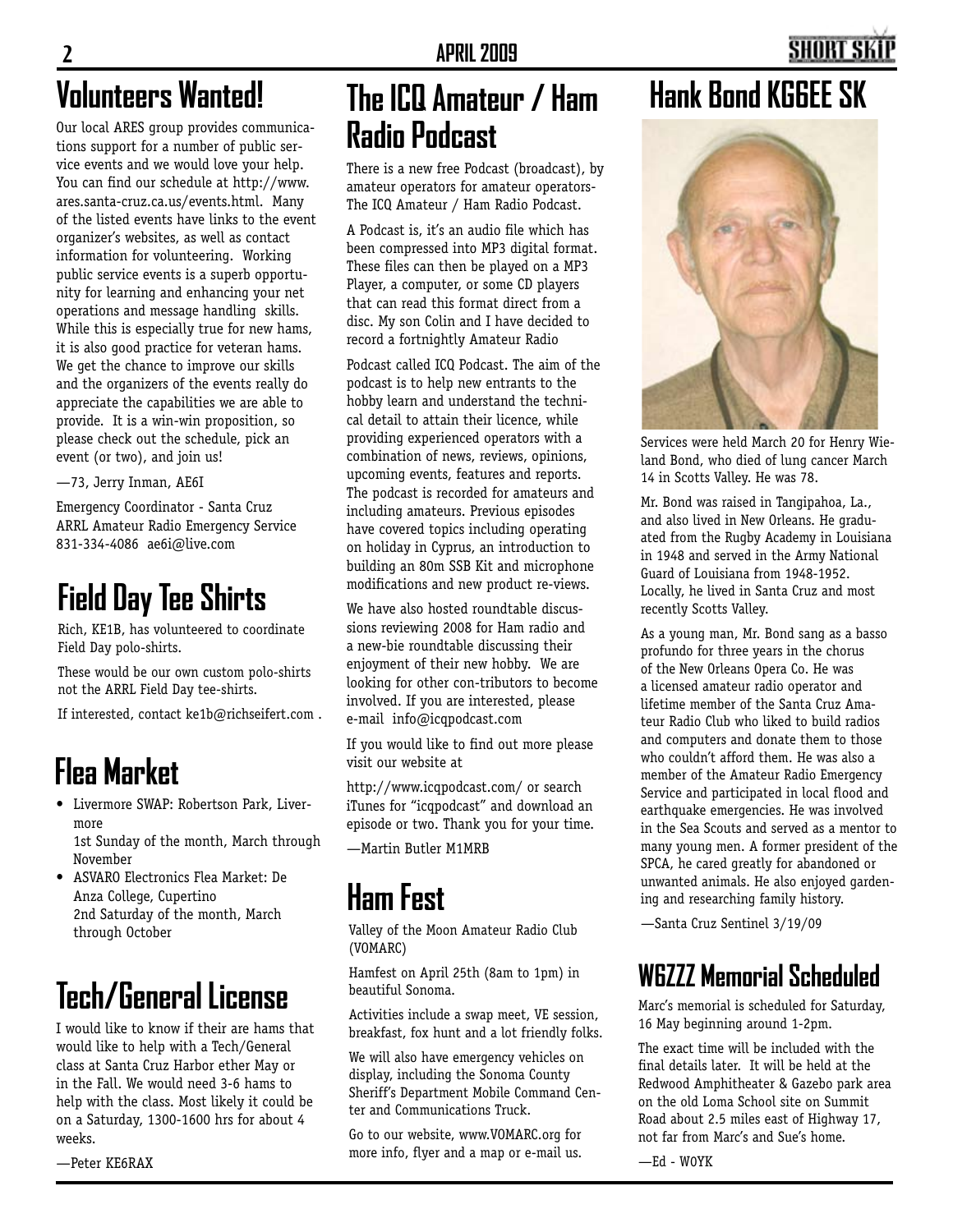## SHORT SKIP



Am reading a book about the recapture of the Philippines in WWII. *Shadows In The Jungle*, by Larry Alexander, describes the arduous adventures of Americans in a special scouting force. They were sent ahead of the U.S. forces to reconnoiter enemy positions on various islands in prepartion for our landings. These special forces, called Alamo Scouts, were regular US Army soldiers trained in jungle warfare and survival. Their tasks took them by submarines to enemy held islands where they were put ashore in rubber boats. Once ashore they had to evade the Japanese army and plot out hidden gun positions and supply dumps. The teams consisted of seven men each, including one radio operator. Their lifeline was his radio, depending on it for airdrops of food, ammunition and medicines. These were often shared with native guerrillas who fought the enemy and provided the teams with vital information. Alamo Scouts

#### **APRIL 2009 3**

were on the move constantly, setting the radio and antenna up in dense jungle sites. I have been in some of the same jungle sites on Luzon and other tropical islands. Many were nearly impenetrable The author's description of the team's hardships was detailed down to their lying absolutely still as every manner of insect, snake or crawling creature invaded their space. Or was it the other way around? Some of their observations of enemy movements kept them far too close for my comfort. The one thing they worried about was communications failure. This happened on some occasions. Imagine dragging your radio, antenna and batteries around in the rain, heat and humidity on these equatorial islands -- and very often on the run. Calling on schedule for a submarine, PT boat or PBY pickup was pretty iffy. Without a means of extraction, they had to join up with natives and seek out guerilla camps to get radio messages out.

All of this sounds a lot like our upcoming Field Day. Imagine having Field Day with your signals being monitored and homed in on by folks ready to harm you – permanently. And no tee shirts to show for it!

After viewing a friend's tower and antenna, I had a dream that I was re-erecting my own. This involved lotsa work, stringing new coax, etc. When I woke up, I was tired. Geez!

# **W6WO in QEX**

In this issue, Gary Steinbaugh, AF8L, introduces us to "A Cybernetic Sinusoidal Synthesizer." The initial part presents some interesting history and theory of feedback control. The system includes an oven-stabilized crystal-controlled oscillator, a PLL frequency synthesizer with a low phase noise sinusoidal output, a variable gain RF amplifier for automatic power level control and an RF power meter with a digital readout in dBm and an analog voltage output. Subsequent articles will describe these circuits in detail. Ron Skelton, W6WO, takes us "Exploring Near-End-Fed Wire Antennas" by modeling his design using EZNEC, and then building a 40 meter version to verify the modeled performance. Ken Grant, VE3FIT, describes "A Versatile Two-Tone Audio Generator for SSB Testing." This handy piece of test gear could be a valuable addition to your test bench.

—from From the ARRL Letter, Vol. 28, No. 8

#### May, 1932



657



The television receiver

### A Complete Television Receiver

SCREEN

MOTOR

CONCAVE<br>REFLECTORS

 $\overline{a}$ 

DIC:

CRATER LAMP

LENS

T last, with the announcement of  $A<sup>T</sup>$  last, with the announcement of  $A<sup>T</sup>$  a television receiver shown at the left and right, the public is beginning to get a glimmering of the particular corner around which television has been hiding for the last few years.

The set is a product of the Hutton Television -Radio Corp. and bids fair to find an excellent market. It incorporates, aside from the television receiver, a broadcast receiver so that the reception of sound and image may be made simultaneously.

The set has two main features: First, the disc is stamped

Schematic of lens system. from a single sheet of metal, and is slotted radially, so that each section between two slots may be bent at different angles; second, the crater lamp is so placed with respect to the screen that a long beam-length

is secured in a very short space. These two points are illustrated in the drawing reproduced here. In each of the sections mentioned, a concave indentation is stamped

and its surface polished. The crater lamp is so focused that the diverging

beam of light from the lamp strikes the disc and is reflected to the screen. Thus, all of the light is utilized and a picture  $5 \times 6$  inches is secured in a cabinet whose depth is only 11 inches.

The photograph at the right shows the 60-line disc removed from its motor in order to illustrate the respective location of the crater lamp and its asso-

ciated parts. Sound is emitted from the loud speaker at the top of the grandtype console illustrated.  ${\rm father}$ 

Clyde Fitch is the inventor.



 $\label{eq:1} Rear\ \ view\ \ of\ \ the\ \ combination$  $television$ and broadcast receiver.